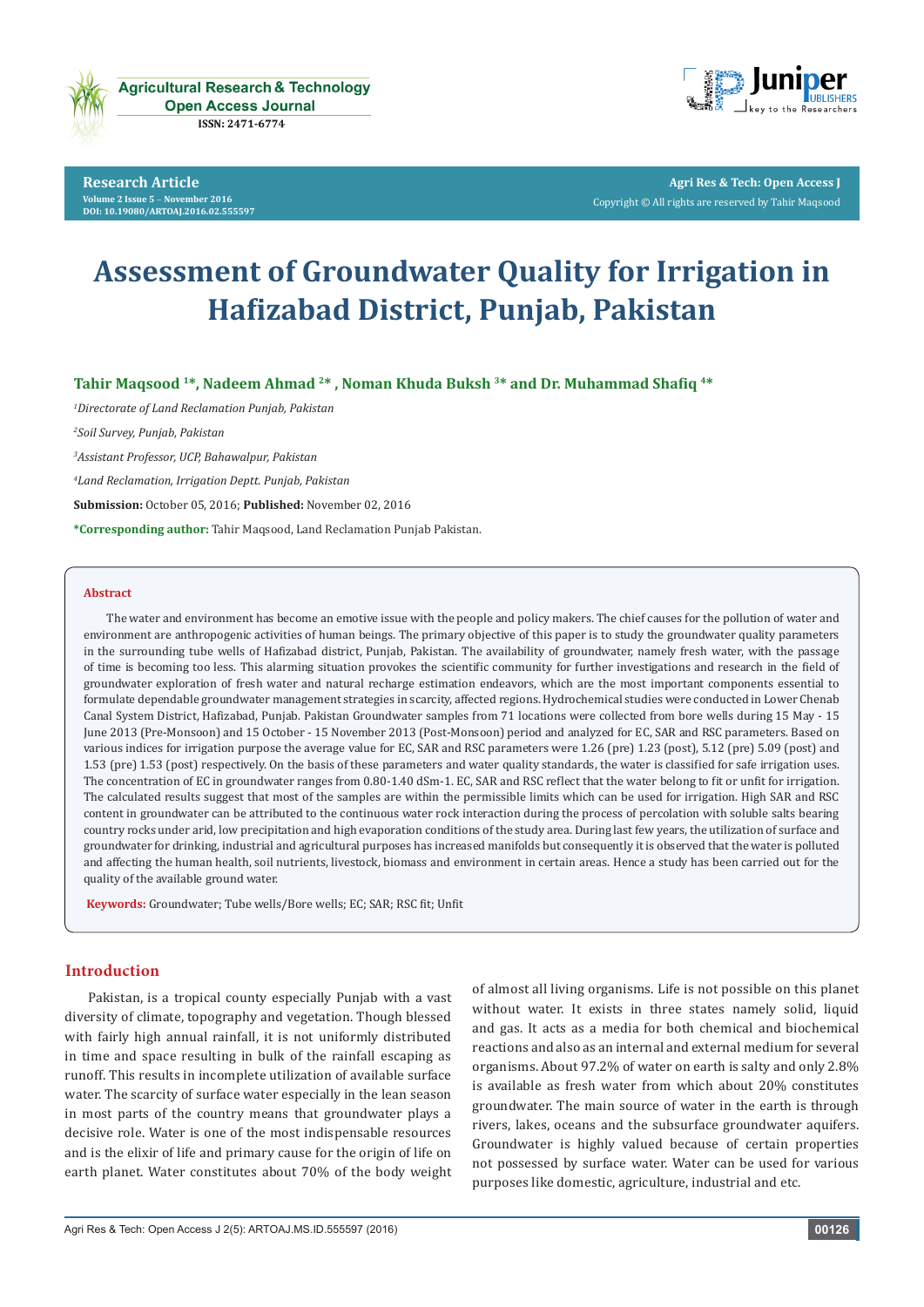Due to increase in human population and technology growth day by day, the available storage of groundwater is over exploited without considering its adverse effect on the aquifer system, which causes depletion in water level and deterioration in quality of groundwater. The availability of groundwater, namely fresh water is too less. The storage of groundwater mostly depends on the rainfall and how much recharge is taking place during rains. But due to non-uniform distribution of rainfall and failure of monsoon in our country, the existing available groundwater resources are not able to meet the increasing demand of human population [1]. This situation provokes the scientific community to further research in the field of groundwater exploration of fresh water and natural recharge estimation, which is the most important components essential to formulate dependable groundwater management strategies in scarcity, affected regions. The present study gives out the objectives, to estimate the fitness and unfitness of the groundwater samples and to assess the groundwater quality for irrigation purpose.

# **Location and Extent**

In order to assess the groundwater quality for irrigation uses a Lower Chenab Canal System District, Hafizabad, Punjab. Pakistan is selected. Geologically the area consists of granites, gneisses and pegmatite of igneous origin belonging to the Archaean age. The soils of the study area are clay loam with pH 7.83 and ECe is 4.02 d Sm-1 [2,3]. The area of Hafizabad is about 2367 km2. Hafizabad is situated at 800 feet (240 m) above sea-level in central Punjab. The district is located between 32°-20' (32°4′0.120″N) north latitudes and 73°-12' and 73°-46' (73°40′59.880″E) east longitude and Altitude is 207 m. The river Chenab forms the northern and northwestern boundary of the district. Hafizabad shares its borders with Sheikhupura District and Gujranwala District in the east, Mandi Bahauddin District in the north, Sargodha District in the west, Faisalabad and Chiniot District in the south. Hafizabad is situated at a distance of 303 km from the Federal Capital, Islamabad, and is 109 km away from the Provincial Capital, Lahore. The district has a total area of 2,367 square kilometers and comprises two tehsils, namely Hafizabad and Pindi Bhattian. Major villages are Kaleke Mandi, Sukheke Mandi, Jalalpur Bhattian, Vanikay Tarrar, Burj Dara, Lawaray Kalan, Narianwala Shreef, Shameer Bhattian, Kolo Tarar and Rahgo Syedan. The climate of the district is hot and dry during the summer and moderately cold in the winter. The maximum summer temperature in the month of June is 45 °C (113 °F), while in winter, during January, the lowest minimum temperature is  $1 °C$  (34 °F). Owing to the proximity of the hills, there is more rainfall in the east than the west. The monsoon season usually starts in the middle of July and continues until September. The soils are alluvial and fertile. Majors' crops are rice and wheat. Besides, Sugarcane, Bajra, Tobacco, Maize, Jawar, Mash, Moong, Masoor, Gram, Maize, Oil Seed such as Rape/ Mustard and Sunflower are also grown in minor quantities in the district. The granites are pink and grey in color, hard massive to foliated and well jointed. The soil cover is of well developed residual soil of weathered granite. The soil is fairly permeable with brown-reddish color. The soil can absorb most of the rain except for more intensive rains, which can cause considerable surface flow and erosion.

# **Research Methodology**

Groundwater samples were collected in pre-cleaned 1 liter polyethylene bottle following from the bore wells, which are used for the irrigation purposes during May 2013 (Premonsoon) and October 2013 (Post-monsoon) period. The water samples from the wells were collected after pumping out water for about 10 min to remove stagnant water from the well. Seventy one groundwater samples were collected and analyzed for EC, SAR and RSC parameters [4,5]. The GPS values were measured with the help of Garmin Oregon 550. The groundwater sample locations in the study area are represented in Table 1.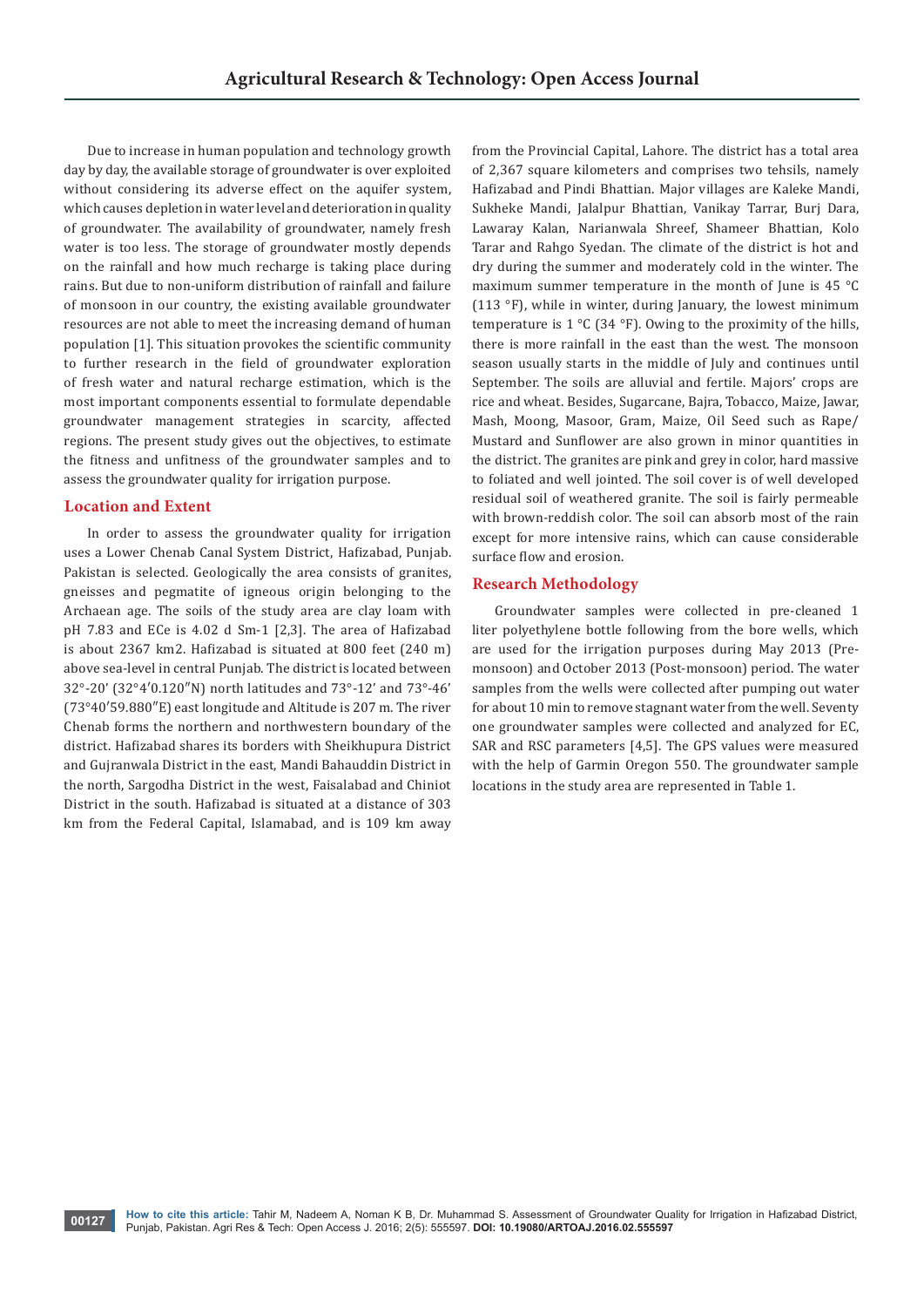| <b>Status</b>                 |                                  | Ë                        | Ĕ                    | Ë                        | 崖              | Ĕť             | Ë                      | Ë                        | Ë              | 赶              | 崖                    | Ë                    | 崖                    | 註              | Ë              | Ë              | 赶              | Ë              | Ë              |
|-------------------------------|----------------------------------|--------------------------|----------------------|--------------------------|----------------|----------------|------------------------|--------------------------|----------------|----------------|----------------------|----------------------|----------------------|----------------|----------------|----------------|----------------|----------------|----------------|
|                               | <b>Mean</b>                      | $1.00\,$                 | S<br>1.2             | 0.20                     | $1.05$         | 1.58           | L<br>1.2               | 1.53                     | 1.63           | 1.45           | 1.28                 | 1.63                 | 1.45                 | $1.08$         | 0.55           | $1.05\,$       | $1.05$         | 1.35           | 0.25           |
| $rac{1}{13}$                  | <b>RSC</b>                       | $1.00\,$                 | 1.20                 | 0.20                     | $1.00\,$       | 1.55           | 1.20                   | 1.55                     | 1.65           | $50\,$<br>⊣    | 1.25                 | 1.65                 | 1.50                 | 1.05           | 0.60           | $1.10$         | 1.10           | 1.40           | 0.20           |
| $\lim_{13}$                   | <b>RSC</b>                       | $1.00\,$                 | 1.30                 | 0.20                     | $1.10\,$       | $1.60\,$       | 1.30                   | 1.50                     | $1.60\,$       | $1.40\,$       | 1.30                 | $1.60\,$             | 1.40                 | 1.10           | 0.50           | $1.00$         | $1.00\,$       | 1.30           | 0.30           |
|                               | <b>Mean</b>                      | 1.64                     | 1.43                 | 1.77                     | 1.24           | 1.75           | $1.61\,$               | 2.85                     | 2.37           | 4.31           | 1.85                 | 2.45                 | 3.85                 | 4.05           | 5.45           | 3.79           | 3.25           | 2.98           | 2.36           |
| $\frac{1}{3}$                 | <b>SAR</b>                       | 1.70                     | 1.40                 | $1.80\,$                 | $1.20$         | 1.70           | $1.60\,$               | 2.70                     | 2.40           | 4.30           | 1.80                 | 2.40                 | 3.80                 | 4.10           | 5.40           | 3.80           | 3.30           | 3.00           | 2.40           |
| $\frac{\text{Im}}{13}$        | <b>SAR</b>                       | 1.58                     | 1.46                 | 1.74                     | 1.27           | $1.80\,$       | $1.62\,$               | 3.00                     | 2.33           | 4.31           | 1.90                 | 2.50                 | 3.90                 | 4.00           | 5.50           | 3.77           | 3.20           | 2.95           | 2.31           |
|                               | Mean                             | 0.98                     | 1.26                 | 1.25                     | 1.25           | 1.15           | LO.<br>$\frac{11}{11}$ | 0.98                     | $1.20$         | 1.02           | S<br>$\Xi$           | m<br>$\frac{11}{11}$ | 1.05                 | 1.18           | 1.16           | 1.25           | 0.95           | 0.85           | 1.15           |
| $\frac{\text{dt}}{\text{13}}$ | EC                               | 0.90                     | 1.20                 | 1.20                     | 1.20           | 1.10           | 1.10                   | $1.00\,$                 | S<br>$\Xi$     | $1.05$         | 1.10                 | $1.10$               | 0.95                 | 1.10           | 1.10           | 1.20           | $1.00\,$       | 0.90           | 1.20           |
| $\lim_{13}$                   | ΕC                               | 1.05                     | 1.32                 | 1.30                     | 1.29           | 1.20           | 1.20                   | 0.95                     | 1.25           | 0.98           | 1.20                 | 1.20                 | 1.15                 | 1.25           | 1.22           | 1.30           | 0.90           | 0.80           | 1.10           |
| Screen                        | length<br>(ft.)                  | 60                       | 30                   | $50\,$                   | 50             | 60             | 80                     | $80\,$                   | 70             | 80             | 60                   | 60                   | 60                   | 70             | 80             | 70             | 70             | 80             | $\circ$        |
|                               | Discharge<br>(S <sub>3</sub> )   | 0.38                     | $\mathbf{I}$         | 0.42                     | 0.46           | 0.42           | 0.46                   | 0.38                     | 0.38           | 0.38           | 0.42                 | 0.42                 | 0.42                 | 0.46           | 0.46           | 0.46           | 0.38           | 0.42           | 0.46           |
|                               | depth<br>Bore<br>(ft)            | 70                       | 35                   | 60                       | 60             | 70             | $\overline{6}$         | 90                       | $\rm 80$       | $\overline{6}$ | 70                   | 70                   | 70                   | 80             | 90             | 80             | $80\,$         | 90             | 100            |
|                               | Minor<br>Disty/                  | Ramnagar                 | ut of CCA<br>$\circ$ | Ramnagar                 | Gajar Gola     | Gajar Gola     | Gajar Gola             | Vanike                   | Vanike         | Vanike         | ut of CCA<br>$\circ$ | Out of CCA           | ut of CCA<br>$\circ$ | Vanike         | Gajar Gola     | Battarey       | Shah<br>jamal  | Gajar Gola     | Gajar Gola     |
|                               | Major<br>Canal                   | <b>L.C.C</b>             | <b>L.C.C</b>         | <b>L.C.C</b>             | <b>L.C.C</b>   | <b>J</b> .C.C  | <b>L.C.C</b>           | <b>L.C.C</b>             | <b>L.C.C</b>   | م ت            | <b>L.C.C</b>         | <b>L.C.C</b>         | <b>L.C.C</b>         | <b>J</b> .C.C  | <b>L.C.C</b>   | <b>L.C.C</b>   | <b>L.C.C</b>   | <b>L.C.C</b>   | <b>L.C.C</b>   |
|                               | coradinate<br>×                  | 15.734<br>032"           | 15.833<br>032"       | $032"$<br>15.905         | 12.417<br>032" | 08.772<br>032" | 10.481<br>032"         | 13.980<br>032"           | 11.300<br>032" | 15.290<br>032" | 15.345<br>032"       | 13.069<br>032"       | 12.920<br>032"       | 11.802<br>032' | 07.968<br>032" | 05.812<br>032" | 04.090<br>032" | 12.920<br>032" | 10.968<br>032" |
|                               | coradinate<br>$\mathbf{\dot{x}}$ | 073" 43.061              | 073"42.210           | 073" 41.202              | 073" 42.120    | 073" 43.321    | LO<br>073" 42.31       | 073" 33.589              | 073" 39.855    | 073" 40.294    | 073" 40.402          | 073" 34.776          | 073" 33.550          | 073" 32.770    | 073" 41.145    | 073" 41.941    | 073" 38.071    | 073" 33.550    | 073" 33.440    |
|                               | GIS#                             | S                        | $\circ$              | $\overline{\phantom{a}}$ | $\infty$       | $10$           | $\Xi$                  | 12                       | $13$           | $14\,$         | 15                   | $\overline{16}$      | $17\,$               | $18$           | 19             | 20             | 25             | 26             | 27             |
|                               | No.<br>Sr.                       | $\overline{\phantom{0}}$ | $\mathcal{L}$        | 3                        | 4              | S              | $\circ$                | $\overline{\phantom{a}}$ | $\infty$       | $\circ$        | $\overline{10}$      | $\Xi$                | 12                   | $13\,$         | 14             | 15             | $\frac{1}{6}$  | $17\,$         | $18\,$         |

**Table 1:** The groundwater quality parameter values in the study area.

**00128** How to cite this article: Tahir M, Nadeem A, Noman K B, Dr. Muhammad S. Assessment of Groundwater Quality for Irrigation in Hafizabad District, No. 1216; 2016; 2(5): 55597. **DOI: [10.19080/ARTOAJ.2016.02.555597](http://dx.doi.org/10.19080/artoaj.2016.02.555597
)**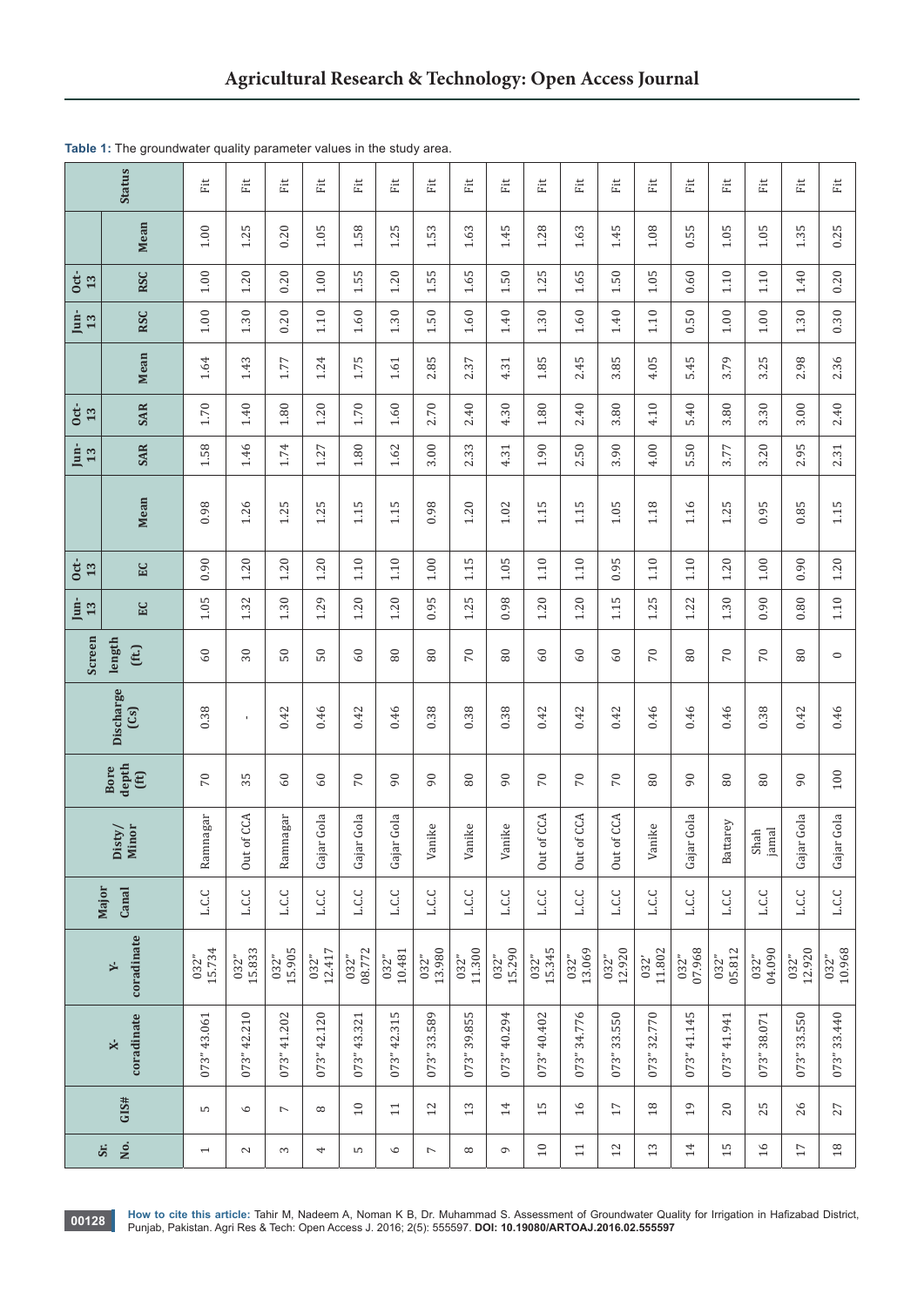| Eit            | Eit            | Fit                  | Eit                  | Eit                    | Eit            | Fit            | Eit            | Eit            | Eit            | Ët             | Eit            | Eit            | Fit                  | Eit                  | Eit            | Eit            | Ĕit             | Eit            | Eit            | Fit            |
|----------------|----------------|----------------------|----------------------|------------------------|----------------|----------------|----------------|----------------|----------------|----------------|----------------|----------------|----------------------|----------------------|----------------|----------------|-----------------|----------------|----------------|----------------|
| 1.95           | 1.25           | 1.25                 | 1.35                 | 1.05                   | 0.55           | 0.95           | 1.15           | 1.45           | 1.65           | 1.45           | 1.75           | 1.35           | 1.45                 | 1.15                 | 0.95           | 1.15           | 2.05            | 1.25           | 1.35           | $1.85\,$       |
| 2.00           | 1.30           | 1.30                 | 1.30                 | 1.10                   | 0.60           | $1.00\,$       | 1.10           | 1.50           | $1.60\,$       | 1.40           | 1.70           | 1.30           | 1.40                 | 1.20                 | $1.00\,$       | 1.20           | 2.10            | 1.30           | 1.30           | 1.90           |
| 1.90           | 1.20           | 1.20                 | 1.40                 | $1.00\,$               | 0.50           | 0.90           | $1.20$         | 1.40           | 1.70           | $1.50\,$       | $1.80\,$       | 1.40           | 1.50                 | $1.10\,$             | 0.90           | 1.10           | 2.00            | $1.20$         | $1.40\,$       | $1.80\,$       |
| 4.15           | 5.16           | 2.55                 | 3.85                 | 5.39                   | 4.25           | 5.25           | 6.85           | 5.65           | 6.64           | 6.76           | 5.75           | 5.75           | 6.34                 | 5.05                 | 7.77           | 6.57           | 6.05            | 5.27           | 5.25           | 7.45           |
| 4.20           | 5.20           | 2.60                 | 3.80                 | 5.40                   | 4.30           | 5.30           | 6.90           | 5.60           | 6.50           | 6.70           | 5.70           | 5.70           | 6.30                 | 5.00                 | 7.70           | 6.50           | 6.10            | 5.20           | 5.20           | 7.40           |
| 4.10           | 5.12           | 2.50                 | 3.90                 | 5.38                   | 4.20           | 5.20           | 6.80           | 5.70           | 6.77           | 6.82           | 5.80           | 5.80           | 6.38                 | 5.10                 | 7.84           | 6.63           | 6.00            | 5.33           | 5.30           | 7.50           |
| 0.99           | $1.05$         | 1.23                 | $1.05$               | 1.25                   | 0.85           | 0.95           | 1.25           | 1.15           | 1.35           | $1.28$         | 1.35           | 1.15           | 1.25                 | 1.43                 | 1.36           | 1.38           | 1.35            | 1.15           | $1.05$         | $1.15$         |
| $1.00\,$       | 1.10           | 1.25                 | 1.10                 | 1.20                   | 0.90           | $1.00\,$       | 1.30           | $1.10$         | 1.30           | 1.30           | 1.30           | $1.10$         | 1.20                 | 1.40                 | 1.30           | 1.30           | 1.30            | 1.20           | $1.00\,$       | $1.10$         |
| 0.98           | $1.00\,$       | $1.20$               | $1.00\,$             | 1.30                   | 0.80           | 0.90           | $1.20$         | 1.20           | 1.40           | 1.25           | 1.39           | $1.20$         | 1.30                 | 1.45                 | 1.41           | 1.45           | $1.40\,$        | 1.10           | $1.10\,$       | $1.20$         |
| 70             | 100            | 90                   | 80                   | 70                     | $\overline{6}$ | 100            | 100            | $\overline{6}$ | 110            | 100            | 100            | 110            | 120                  | $30\,$               | 80             | 80             | 80              | $\overline{6}$ | 60             | 66             |
| 0.42           | 0.42           | 0.42                 | 0.42                 | 0.42                   | 0.46           | 0.42           | 0.38           | 0.46           | 0.38           | 0.38           | 0.38           | $\mathbf{I}$   | 0.38                 | $\mathbf{I}$         | $\blacksquare$ | 0.38           | 0.42            | 0.46           | 0.46           | 0.42           |
| $\rm 80$       | 110            | 100                  | 90                   | $\rm 80$               | 100            | 110            | 110            | 100            | 120            | 110            | 110            | 120            | 130                  | 35                   | 90             | $\overline{6}$ | $\overline{6}$  | 100            | 100            | 110            |
| Vanike         | of CCA<br>Out  | of CCA<br><b>Out</b> | of CCA<br><b>Out</b> | : of CCA<br><b>Out</b> | Kot Chian      | Kot Nakka      | Ratteki Mr     | Jalalpur       | Jalalpur       | eh Pur<br>Fat  | Gajar Gola     | Gajar Gola     | of CCA<br><b>Out</b> | of CCA<br><b>Out</b> | Gajar Gola     | Jalalpur       | Jalalpur        | Medhora        | Jandoke        | Ratteki Mr     |
| L.C.C          | L.C.C          | <b>L.C.C</b>         | L.C.C                | L.C.C                  | <b>L.C.C</b>   | L.C.C          | R.B            | <b>L.C.C</b>   | J.C.C          | <b>L.C.C</b>   | <b>L.C.C</b>   | <b>L.C.C</b>   | <b>L.C.C</b>         | <b>L.C.C</b>         | <b>L.C.C</b>   | <b>L.C.C</b>   | <b>J</b> .C.C   | <b>L.C.C</b>   | R.B            | R.B            |
| 10.803<br>032" | 11.288<br>032" | $032"$<br>12.920     | 03.761<br>032"       | $032"$<br>$09.968$     | 07.228<br>032" | 59.564<br>031" | 17.267<br>031" | 04.094<br>032" | 04.645<br>032" | 04.645<br>032" | 12.792<br>032" | 03.815<br>032" | 08.217<br>032"       | 08.217<br>032"       | 08.217<br>032" | 59.059<br>031" | 03.642<br>032"  | 70.219<br>031" | 59.052<br>032" | 18.729<br>031" |
| 073" 32.767    | 073" 34.761    | 33.550<br>073'       | 22.540<br>073"       | 073" 33.442            | 073" 33.524    | 073" 20.170    | 072" 18.865    | 33.657<br>073" | 073" 25.519    | 073" 25.519    | 27.814<br>073" | 44.739<br>073" | 073" 23.520          | 073" 23.521          | 23.521<br>073" | 32.652<br>073" | S<br>073" 25.51 | 073" 32.654    | 073" 32.651    | 072" 18.579    |
| 28             | 29             | 30                   | 31                   | 32                     | 33             | 34             | 45             | 46             | 47             | $48$           | $^{49}$        | $50\,$         | 51                   | 52                   | 53             | 54             | 55              | 56             | 57             | 58             |
| 19             | 20             | 21                   | 22                   | 23                     | 24             | 25             | 26             | 27             | 28             | 29             | $30\,$         | 31             | 32                   | 33                   | 34             | 35             | 36              | 37             | 38             | 39             |

**00129** How to cite this article: Tahir M, Nadeem A, Noman K B, Dr. Muhammad S. Assessment of Groundwater Quality for Irrigation in Hafizabad District,<br>Punjab, Pakistan. Agri Res & Tech: Open Access J. 2016; 2(5): 555597.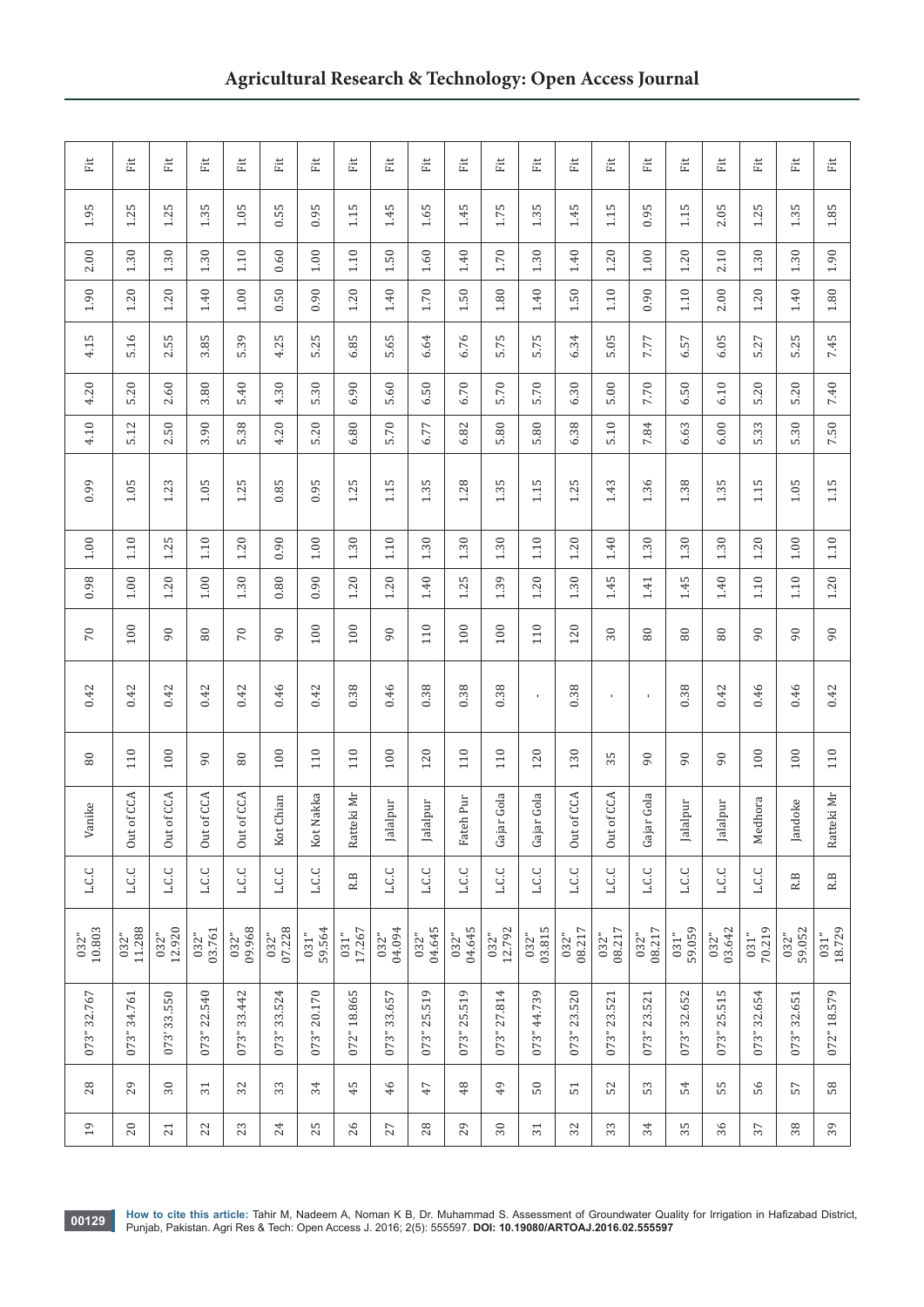| Eit            | Eit             | Ët              | Eit                | unfit          | Eit            | Ĕ              | Ë              | Ë              | Eit            | Ë              | Ĕit            | Eit                  | Eit              | $unfit$        | unfit          | unfit                 | Eit            | Eit            | Eit            | Eit            |
|----------------|-----------------|-----------------|--------------------|----------------|----------------|----------------|----------------|----------------|----------------|----------------|----------------|----------------------|------------------|----------------|----------------|-----------------------|----------------|----------------|----------------|----------------|
| 1.45           | 2.05            | w<br>1.3        | S<br>$\frac{5}{1}$ | 2.80           | 1.95           | S<br>1.3       | 2.20           | S<br>0.9       | 0.95           | 1.38           | S<br>2.1       | LO.<br>$\frac{1}{1}$ | 1.65             | 1.65           | LO.<br>3.1     | S<br>$3.\overline{5}$ | 2.05           | 1.65           | S<br>0.9       | 1.55           |
| 1.40           | 2.00            | 1.30            | 1.50               | 2.70           | 2.00           | 1.30           | 2.10           | 0.90           | 1.00           | 1.35           | 2.20           | 1.50                 | $1.60\,$         | 1.70           | 3.20           | 3.60                  | 2.10           | 1.70           | $1.00$         | 1.50           |
| 1.50           | 2.10            | 1.40            | $1.60\,$           | 2.90           | 1.90           | 1.40           | 2.30           | $1.00$         | 0.90           | 1.40           | 2.10           | $1.60\,$             | $1.70\,$         | $1.60\,$       | 3.10           | 50<br>$\sim$          | 2.00           | $1.60\,$       | 0.90           | $1.60\,$       |
| 5.55           | 5.25            | 5.44            | 6.15               | 8.21           | 6.29           | 5.15           | 5.22           | 5.59           | 7.19           | 7.69           | 6.75           | 5.70                 | 7.10             | 8.75           | 6.45           | 7.15                  | 7.15           | 6.35           | 5.55           | 6.35           |
| 5.50           | 5.20            | 5.40            | 6.20               | 8.20           | 6.20           | 5.20           | 5.30           | 5.50           | 7.20           | 7.60           | 6.80           | 5.60                 | 7.00             | 8.70           | 6.40           | 7.10                  | 7.10           | 6.40           | 5.50           | 6.30           |
| 5.60           | 5.30            | 5.47            | 6.10               | 8.21           | 6.37           | 5.10           | 5.14           | 5.68           | 7.18           | 7.77           | 6.70           | 5.80                 | 7.20             | 8.80           | 50<br>Ġ        | 7.20                  | 7.20           | 6.30           | 5.60           | 6.40           |
| 1.25           | 1.38            | 1.25            | 1.38               | 1.33           | 0.85           | 1.28           | 0.93           | 1.15           | 1.38           | 1.39           | 1.35           | 1.25                 | 1.15             | 2.00           | 1.38           | 1.65                  | 1.35           | 1.30           | $1.05$         | 1.43           |
| 1.30           | $1.40\,$        | 1.20            | 1.35               | 1.30           | 0.90           | 1.25           | $1.00$         | 1.10           | 1.35           | 1.35           | 1.30           | 1.20                 | 1.10             | 1.90           | 1.35           | 1.70                  | $1.30\,$       | 1.20           | $1.10$         | $1.40\,$       |
| $1.20$         | $1.35$          | 1.30            | 1.40               | 1.35           | 0.80           | 1.30           | 0.85           | $1.20$         | 1.40           | 1.43           | 1.40           | $1.30\,$             | $1.20$           | 2.10           | 1.40           | 1.60                  | $1.40\,$       | 1.40           | $1.00\,$       | 1.45           |
| 35             | 100             | $\mathcal{S}^0$ | $80\,$             | 80             | 100            | 100            | $80\,$         | $\overline{6}$ | S<br>3         | $\overline{6}$ | 110            | 90                   | 110              | 150            | 120            | 90                    | 90             | 100            | $\overline{6}$ | 120            |
| $\mathbf{r}$   | 0.42            | 0.46            | $\mathbf{I}$       | 0.42           | 0.38           | $\mathbf{I}$   | 0.38           | 0.38           | $\mathbf{I}$   | 0.42           | 0.46           | 0.42                 | 0.38             | 0.42           | 0.42           | 0.46                  | 0.38           | 0.38           | 0.38           | 0.42           |
| 40             | 110             | 100             | 90                 | $\overline{6}$ | 110            | 110            | 90             | 100            | 40             | 100            | 120            | 100                  | 120              | 160            | 130            | 100                   | 100            | 110            | 100            | 130            |
| Uddoke II      | Uddoke II       | edhora<br>Σ     | Medhora            | Jalalpur       | Out of CCA     | Out of CCA     | Out of CCA     | Out of CCA     | Out of CCA     | edhora<br>Σ    | Jandoke        | Jandoke              | Ratehki<br>Minor | Fatehki        | Medhora        | Out of CCA            | ledhora<br>Σ   | Jandoke        | Out of CCA     | Out of CCA     |
| $R.B$          | R.B             | <b>L.C.C</b>    | <b>J.J.L</b>       | <b>J.C.C</b>   | L.C.C          | <b>J.C.C</b>   | <b>L.C.C</b>   | J.J.I          | J.C.C          | <b>L.C.C</b>   | <b>L.C.C</b>   | <b>L.C.C</b>         | R.B              | R.B            | <b>L.C.C</b>   | <b>L.C.C</b>          | J.J.L          | J.J.I          | <b>J.C.C</b>   | L.C.C          |
| 24.659<br>031" | 17.678<br>031"  | 59.052<br>031"  | 59.052<br>031"     | 03.642<br>032" | 03.642<br>032" | 05.036<br>032" | 59.564<br>031" | 04.872<br>032' | 57.660<br>031" | 57.666<br>031" | 59.052<br>031" | 59.052<br>031"       | 24.655<br>031"   | 18.872<br>031" | 49.379<br>031" | 57.665<br>031"        | 57.666<br>031" | 56.037<br>031" | 59.564<br>031" | 55.945<br>031" |
| 072" 04.821    | 072" 18.861     | 32.652<br>073"  | 073" 32.652        | 073" 25.841    | 073" 25.841    | 073" 24.514    | 073" 20.305    | 073" 17.839    | 073" 20.171    | 073" 20.171    | 32.652<br>073" | 073" 24.257          | 073" 04.839      | 072" 18.688    | 073" 19.939    | 073" 21.170           | 073" 20.171    | 073" 17.196    | 073" 20.170    | 073" 12.120    |
| 73             | 74              | 75              | 76                 | 77             | 78             | 79             | $\rm 80$       | 81             | 82             | 83             | 84             | 85                   | 86               | 111            | 112            | 113                   | 114            | 115            | 116            | 117            |
| 40             | $\overline{41}$ | 42              | 43                 | 44             | 45             | 46             | $47$           | 48             | 49             | 50             | 51             | 52                   | 53               | 54             | 55             | 56                    | 57             | 58             | 59             | $60\,$         |

**00130** How to cite this article: Tahir M, Nadeem A, Noman K B, Dr. Muhammad S. Assessment of Groundwater Quality for Irrigation in Hafizabad District, No. 130130 Punjab, Pakistan. Agri Res & Tech: Open Access J. 2016; 2(5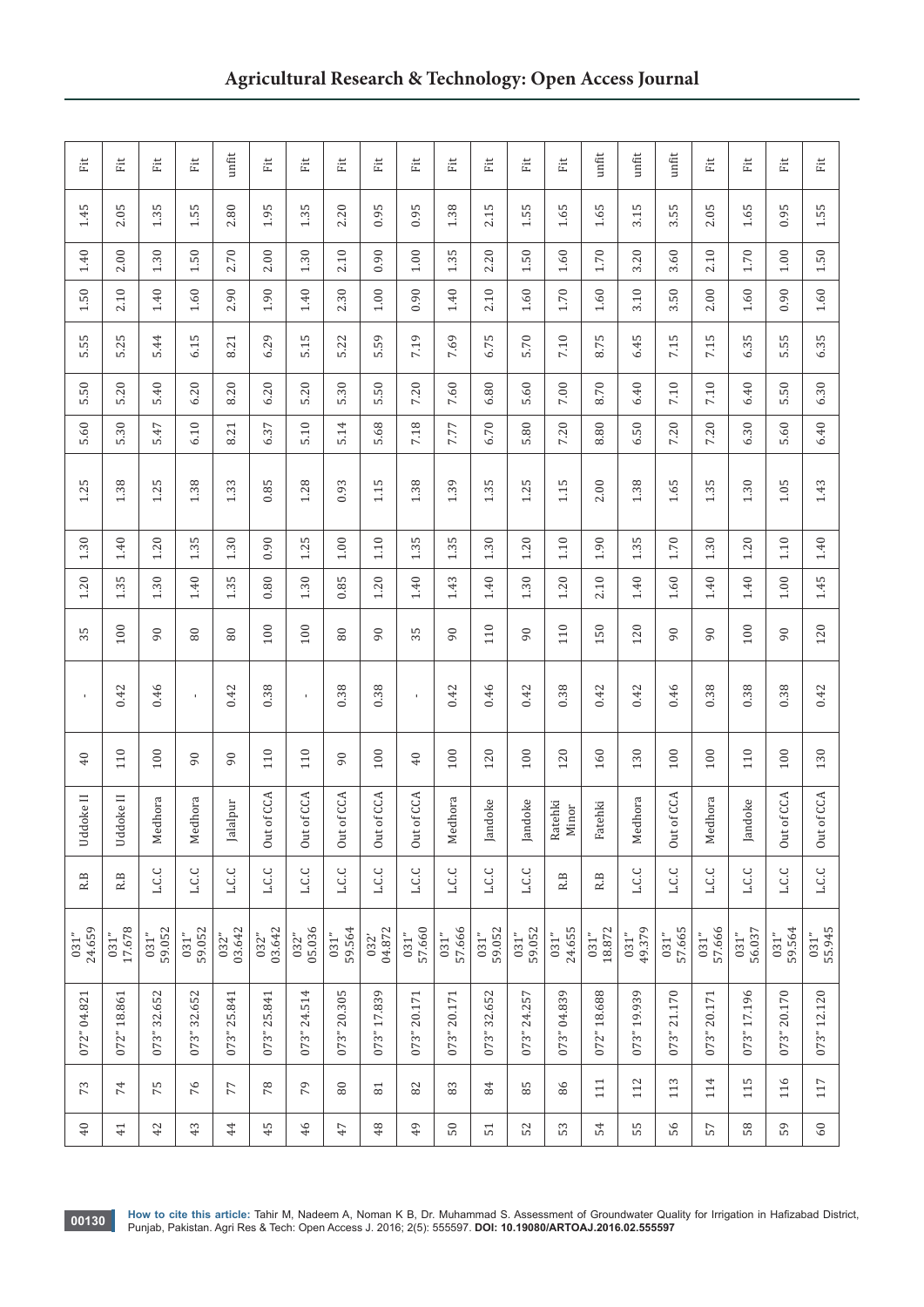| Eit            | unfit            | unfit                | $unfit$                  | $unfit$              | Ë              | Eit                  | Eit              | Ĕ                | Eit            | Fit              |      |
|----------------|------------------|----------------------|--------------------------|----------------------|----------------|----------------------|------------------|------------------|----------------|------------------|------|
| 1.55           | 3.35             | 2.15                 | 3.15                     | 3.35                 | 1.35           | 1.45                 | 1.55             | 1.55             | 1.55           | 0.95             | 1.53 |
| $1.60\,$       | 3.40             | 2.20                 | 3.20                     | 3.40                 | $1.30\,$       | 1.40                 | 1.50             | 1.50             | 1.50           | $1.00\,$         | 1.53 |
| 1.50           | 3.30             | 2.10                 | 3.10                     | 3.30                 | 1.40           | 1.50                 | $1.60\,$         | $1.60\,$         | $1.60\,$       | 0.90             | 1.53 |
| 4.85           | 8.45             | 7.71                 | 8.80                     | 6.75                 | 6.35           | 3.98                 | 5.15             | 3.95             | 2.75           | 2.10             | 5.11 |
| 4.90           | 8.50             | 7.60                 | 8.70                     | 6.70                 | 6.40           | 4.00                 | 5.20             | 4.00             | 2.70           | 2.20             | 5.09 |
| 4.80           | 8.40             | $\!\!7.81$           | 8.90                     | 6.80                 | 6.30           | 3.95                 | 5.10             | 3.90             | 2.80           | $2.00\,$         | 5.12 |
| $1.05$         | $1.67\,$         | $1.85\,$             | 1.86                     | 2.05                 | 1.34           | 1.38                 | 1.28             | 1.15             | $1.00\,$       | $1.05$           | 1.24 |
| 1.10           | 1.70             | $1.90\,$             | 1.90                     | 2.00                 | 1.30           | 1.40                 | $1.30\,$         | $1.10$           | 0.90           | $1.10\,$         | 1.23 |
| $1.00\,$       | 1.64             | $1.80\,$             | $1.82\,$                 | 2.10                 | 1.38           | 1.36                 | 1.25             | 1.20             | 1.10           | $1.00\,$         | 1.26 |
| 110            | 120              | 100                  | 90                       | 90                   | 100            | 90                   | 110              | 40               | 110            | $40\,$           | Mean |
| 0.42           | 0.42             | 0.46                 | 0.38                     | 0.42                 | 0.38           | 0.38                 | 0.38             | $\mathbf{r}$     | 0.38           | $\mathbf{I}$     |      |
| 120            | 130              | 110                  | 100                      | 100                  | 110            | 98                   | 120              | $50\,$           | 120            | $50\,$           |      |
| Medhora        | Jandoke          | of CCA<br><b>Out</b> | Marh Mr                  | of CCA<br><b>Out</b> | Baranwala      | of CCA<br><b>Out</b> | Medhora          | Baranwala        | Baranwala      | Malian           |      |
| L.C.C          | <b>L.C.C</b>     | <b>L.C.C</b>         | $\mathbb{R}.\mathbb{B}$  | <b>L.C.C</b>         | L.C.C          | L.C.C                | L.C.C            | $\mathbb B$      | $\mathbb{B}$   | $\overline{\Xi}$ |      |
| 55.945<br>031" | $031"$<br>53.908 | $031"$<br>53.709     | $\frac{031^{n}}{17.792}$ | $031"$<br>48.607     | 46.197<br>031" | $031"$<br>52.746     | $031"$<br>52.746 | $031"$<br>34.098 | 46.102<br>031" | 47.788<br>031"   |      |
| 073" 12.120    | 073" 20.366      | 073" 18.430          | 072" 18.575              | 073" 20.654          | 073" 15.760    | 073" 14.750          | 073" 14.750      | 73" 03.152       | 073" 16.571    | 073" 13.491      |      |
| 118            | 119              | 120                  | 121                      | 147                  | 148            | 149                  | 152              | 153              | 154            | 180              |      |
| 61             | 62               | 63                   | 64                       | 65                   | 66             | 67                   | $68$             | 69               | 70             | $71\,$           |      |

**00131** How to cite this article: Tahir M, Nadeem A, Noman K B, Dr. Muhammad S. Assessment of Groundwater Quality for Irrigation in Hafizabad District, **Punjab, Pakistan. Agri Res & Tech:** Open Access J. 2016; 2(5): 55597.